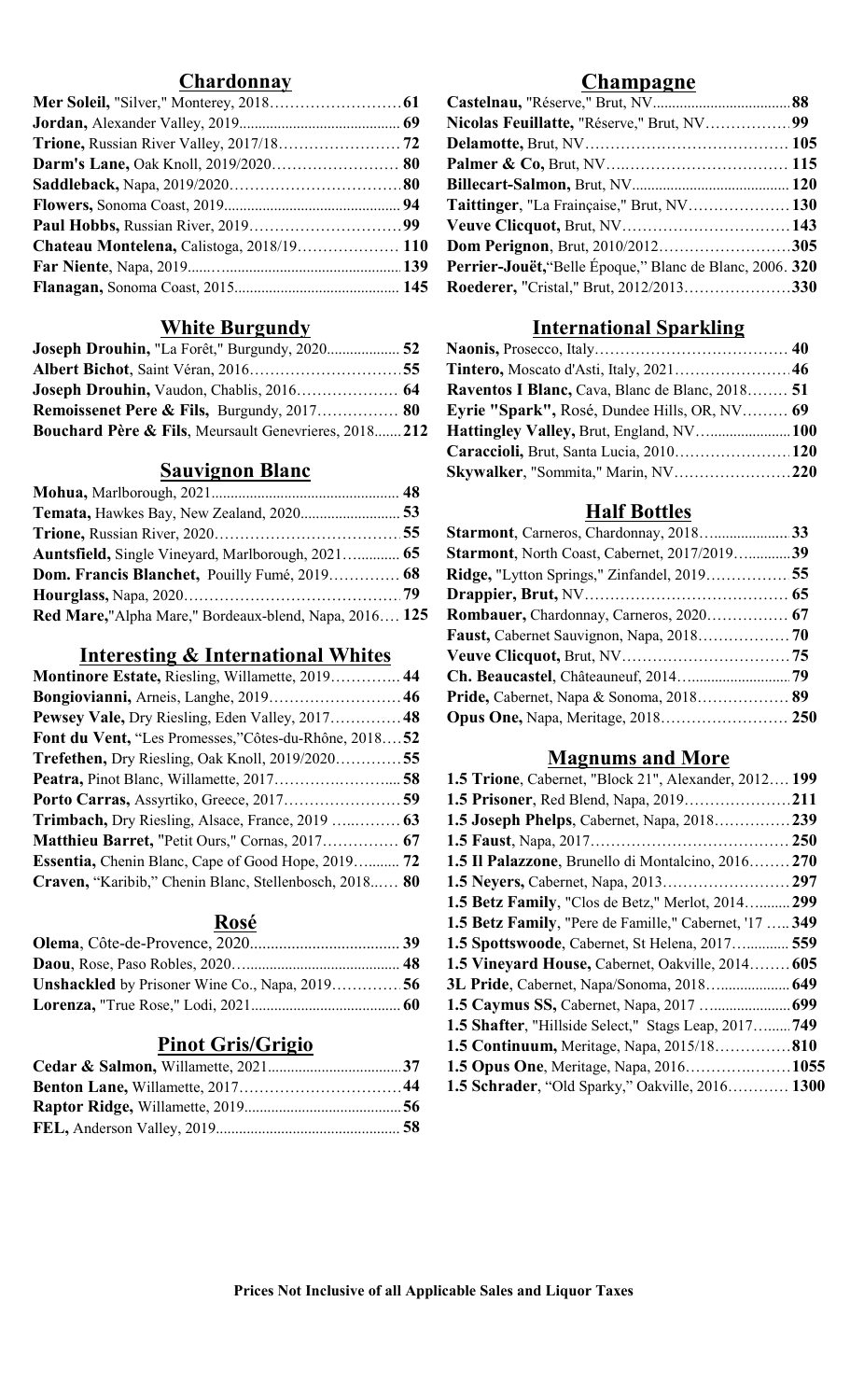# Cabernet/Meritage/Bordeaux

| "Eshcol," Bordeaux Blend, Oak Knoll, 2020 56                                                |  |
|---------------------------------------------------------------------------------------------|--|
|                                                                                             |  |
|                                                                                             |  |
| Brea, Santa Margarita Vineyard, Paso Robles, 2017 68                                        |  |
|                                                                                             |  |
|                                                                                             |  |
|                                                                                             |  |
| Laurel Glen, "Counterpoint," Sonoma Mtn, 2018 80                                            |  |
| "Rancher Red," by Saddleback, Oakville, 2016 80                                             |  |
|                                                                                             |  |
| Fattoria Rodano, "Mon Nené," Tuscany, 2015/17 81                                            |  |
|                                                                                             |  |
| Trione, "Henry's Blend," Meritage, Alexander, 2017 85                                       |  |
| <b>Wonderland Project, "No. 9," Napa, 2018 94</b>                                           |  |
|                                                                                             |  |
| HG III, by Hourglass, Napa, Meritage, 2019 99                                               |  |
|                                                                                             |  |
| Smith-Madrone, Spring Mountain, 2018 99                                                     |  |
| Volker Eisele, Chiles Valley, 2014/2015 100                                                 |  |
|                                                                                             |  |
| Pamplin Family, Columbia Valley, 2016 106                                                   |  |
|                                                                                             |  |
| Quinta Poço do Lobo, Portugal, Beiras, 1994 115                                             |  |
| <b>Aperature, Alexander Valley, Meritage, 2016116</b>                                       |  |
|                                                                                             |  |
|                                                                                             |  |
| Ferrari-Carano, "Tresor," Sonoma, 2014/15/16 120                                            |  |
|                                                                                             |  |
|                                                                                             |  |
| Philip Mazzei, Tuscany, 2014 123                                                            |  |
| <b>Jordan, Alexander Valley, 2017 126</b>                                                   |  |
| "Terzetto," by Volker, Napa, Meritage, '14/16 127                                           |  |
|                                                                                             |  |
|                                                                                             |  |
| <b>Trione, "Block 21," Alexander Valley, 2016 130</b>                                       |  |
|                                                                                             |  |
|                                                                                             |  |
| Hesperian, "Kitoko Vineyard," Atlas Peak, 2015 140<br>Husic, "Palm Terrace," Napa, 2013 140 |  |
| Papillon, by Orin Swift, Napa, Meritage, 2018 140                                           |  |
|                                                                                             |  |
| I. Brand & Family, Santa Cruz Mountains, 2015 143                                           |  |
| Arietta, "Quartet," Napa, Meritage, 2015/16/18 145                                          |  |
| <b>Darms Lane, "Bon Passe," Napa, 2017/18 146</b>                                           |  |
|                                                                                             |  |
| Martin Ray, Diamond Mountain District, 2019 150                                             |  |
|                                                                                             |  |
| "Inspirado" by Keever, Napa, Meritage, 2017 151                                             |  |
|                                                                                             |  |
|                                                                                             |  |
| <b>Silver Oak, Alexander Valley, 2017 165</b>                                               |  |
| Immortal Slope, Sonoma County, 2014 167                                                     |  |
| "Lyndenhurst," by Spottswoode, Napa, 2017/2018 168                                          |  |
|                                                                                             |  |

|                                                              | <b>Arnot-Roberts, "Fellom," Santa Cruz Mtns, '16 169</b>           |       |
|--------------------------------------------------------------|--------------------------------------------------------------------|-------|
| "Eshcol," Bordeaux Blend, Oak Knoll, 2020 56                 |                                                                    |       |
|                                                              |                                                                    |       |
|                                                              | Betz Family, "Pere de Famille," Cabernet, 2017 179                 |       |
| Brea, Santa Margarita Vineyard, Paso Robles, 2017 68         | Revanna, "Terroir Series," Napa, 2017 181                          |       |
|                                                              |                                                                    |       |
|                                                              |                                                                    |       |
|                                                              | St. Supéry, "Dollarhide," Napa, 2017 185                           |       |
| Laurel Glen, "Counterpoint," Sonoma Mtn, 2018 80             |                                                                    |       |
| "Rancher Red," by Saddleback, Oakville, 2016 80              | <b>Canard, "Reserve," Napa, 2016/2017/2018 190</b>                 |       |
|                                                              | Nickel & Nickel, "John C. Sullenger," Oakville, 2019 194           |       |
| <b>Fattoria Rodano, "Mon Nené," Tuscany, 2015/17 81</b>      | <b>Nickel &amp; Nickel, "Branding Iron," Oakville, 2018/19 195</b> |       |
|                                                              | <b>Ehler's Estate, "1886," St. Helena, 2014 200</b>                |       |
| Trione, "Henry's Blend," Meritage, Alexander, 2017 85        | Bevan Cellars, "Ontogeny," Napa, Meritage, 2019200                 |       |
| <b>Wonderland Project, "No. 9," Napa, 2018 94</b>            |                                                                    |       |
|                                                              |                                                                    |       |
| <b>HG III</b> , by Hourglass, Napa, Meritage, 2019 99        | Round Pond Estate, "Reserve," Rutherford, 2016/18205               |       |
|                                                              |                                                                    |       |
|                                                              | Nickel & Nickel, "Vaca Vista," Oak Knoll, 2018 209                 |       |
| Smith-Madrone, Spring Mountain, 2018 99                      | Mercury Head by Orin Swft, Napa, 2019                              | . 210 |
| <b>Volker Eisele, Chiles Valley, 2014/2015 100</b>           | Nickel & Nickel, "Bear Tracks," Napa, 2019 214                     |       |
|                                                              |                                                                    |       |
| Pamplin Family, Columbia Valley, 2016 106                    |                                                                    |       |
|                                                              | <b>Hamel Family Ranch</b> , Sonoma Valley, 2016/2017 240           |       |
| Quinta Poço do Lobo, Portugal, Beiras, 1994 115              |                                                                    |       |
| <b>Aperature,</b> Alexander Valley, Meritage, 2016116        | Château Montelena, "Estate," Calistoga, 2016 245                   |       |
|                                                              |                                                                    |       |
|                                                              | Castiel Estate, Howell Mountain, 2015/2017 248                     |       |
| Ferrari-Carano, "Tresor," Sonoma, 2014/15/16 120             |                                                                    |       |
|                                                              | Quintessa, Rutherford, Meritage, 2018 253                          |       |
|                                                              | Quilceda Creek, Columbia Valley, 2017/2018 259                     |       |
| <b>Philip Mazzei,</b> Tuscany, 2014 123                      | Trefethen, "Halo," Oak Knoll, 2016/2017 275                        |       |
|                                                              |                                                                    |       |
| "Terzetto," by Volker, Napa, Meritage, '14/16 127            |                                                                    |       |
|                                                              | Krupp Brothers, "M5,"Stagecoach, Napa, 2018295                     |       |
|                                                              | The Vineyard House, Oakville, 2013/2014 300                        |       |
| Trione, "Block 21," Alexander Valley, 2016 130               | <b>Rudd, "Samantha," Oakville, 2014300</b>                         |       |
|                                                              |                                                                    |       |
|                                                              | "Insignia," by Joseph Phelps, Napa, 2018320                        |       |
| Hesperian, "Kitoko Vineyard," Atlas Peak, 2015 140           | Bevan Cellars, "Tench Vineyard," Oakville, 2018 325                |       |
| Husic, "Palm Terrace," Napa, 2013 140                        |                                                                    |       |
| Papillon, by Orin Swift, Napa, Meritage, 2018 140            | Heitz, "Martha's Vineyard," Napa, 2014333                          |       |
|                                                              | Château Montelena, Calistoga, 2005/2006 335                        |       |
| <b>I. Brand &amp; Family, Santa Cruz Mountains, 2015 143</b> | Roy Estate, "Mr. Evans," Napa, 2015 349                            |       |
| Arietta, "Quartet," Napa, Meritage, 2015/16/18 145           |                                                                    |       |
| <b>Darms Lane</b> , "Bon Passe," Napa, 2017/18 146           | Ovid, "Hexameter," Meritage, Napa, 2017 387                        |       |
|                                                              |                                                                    |       |
|                                                              | Bevan, "Sugarloaf Mountain," Meritage, Napa, 2016 400              |       |
| Martin Ray, Diamond Mountain District, 2019 150              |                                                                    |       |
|                                                              | <b>Shafer, "Hillside Select," Stag's Leap, 2017 425</b>            |       |
| "Inspirado" by Keever, Napa, Meritage, 2017 151              | Opus One, Napa, Meritage, 2017/2018 445                            |       |
|                                                              | Paul Hobbs, "Beckstoffer Dr. Crane," St. Helena, '12 450           |       |
|                                                              | Lokoya, Diamond Mountain, 2016/2018 498                            |       |
| Silver Oak, Alexander Valley, 2017 165                       |                                                                    |       |
| Immortal Slope, Sonoma County, 2014 167                      | Bond, "Pluribus," Oakville, Meritage, 2015/2016 650                |       |
| "Lyndenhurst," by Spottswoode, Napa, 2017/2018 168           |                                                                    |       |
|                                                              | Harlan Estate, Oakville, Meritage, 2014/2015 1450                  |       |
|                                                              |                                                                    |       |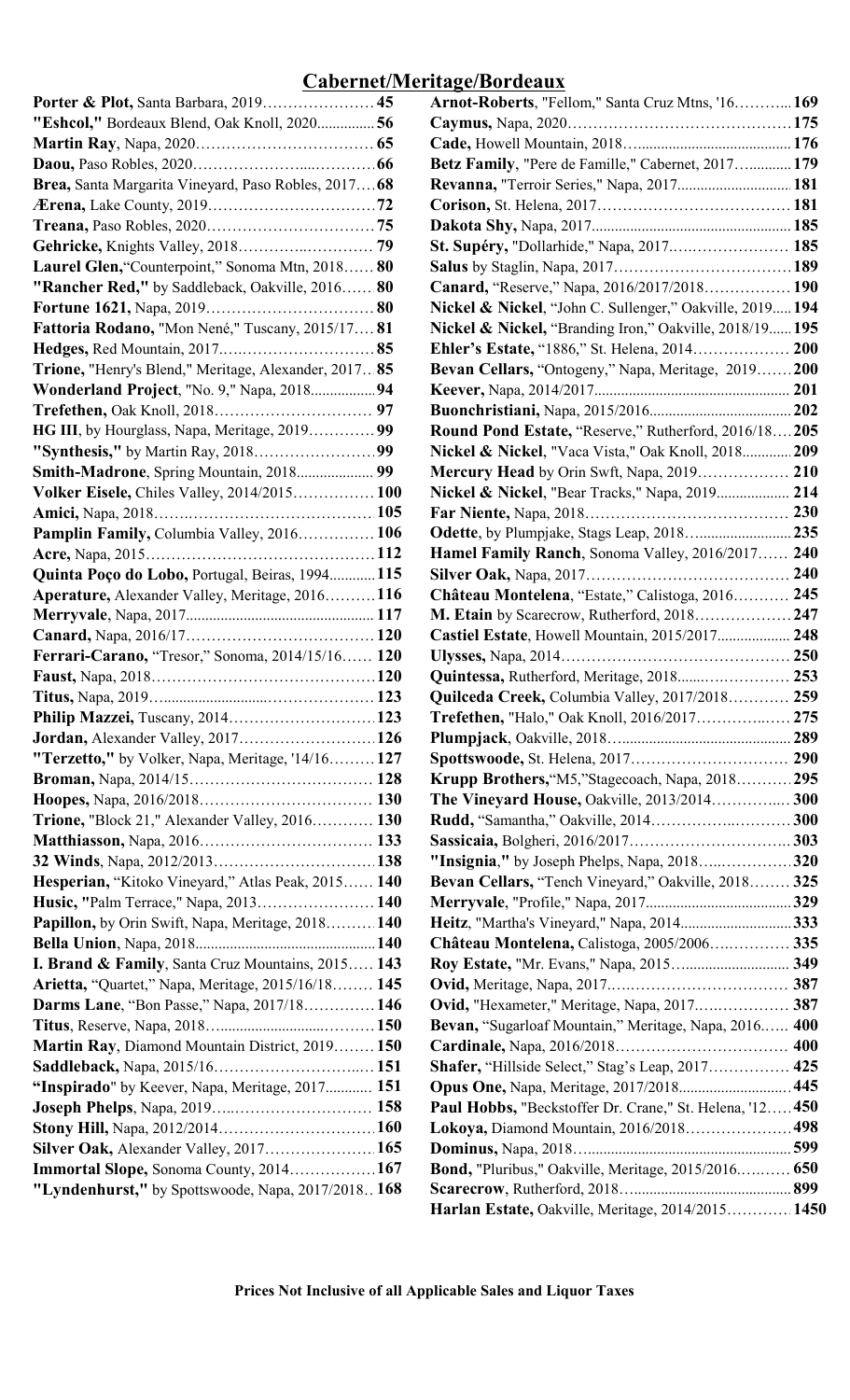# **Merlot and Merlot Blends Pinot Noir**

| Alexana, "Terroir Series," Willamette, 2019 84                    |
|-------------------------------------------------------------------|
|                                                                   |
|                                                                   |
|                                                                   |
| Smith Story, "Helluva Vineyard," Anderson, 2016 97                |
|                                                                   |
|                                                                   |
| <b>Belle Glos, "Clark &amp; Telephone," Santa Maria, 2020 110</b> |
|                                                                   |
| <b>Purple Hands, "Shea Vineyards," Willamette, 2018 112</b>       |
|                                                                   |
|                                                                   |

# American Interesting Varietals/Blends

| Cedar & Salmon, Red Blend, Walla Walla, 2016 52                | RAEN, "Homefield," Fort Ross-Seaview, 2016/2017 160         |
|----------------------------------------------------------------|-------------------------------------------------------------|
|                                                                | Williams Selyem, "Westside Road Neighbors,"                 |
| <b>Owen Roe, "Sinister Hand," GSM, Yakima, '18/19 66</b>       | Russian River Valley, 2017/2018/2019 200                    |
| Field Recordings, "Superiore," Paso Robles, '17 71             | <b>Bouchard Pere &amp; Fils, "Vigne de l'Enfant Jesus,"</b> |
|                                                                |                                                             |
| "Untold Story" Cab/Syrah, Columbia Valley, '18 76              |                                                             |
| Broman, Proprietary Blend, Napa, 2014/2015 90                  | <b>Varietals From Around the World</b>                      |
| Leviathan, California, Syrah/Cabernet Blend, 2019 90           |                                                             |
| <b>Abstract, by Orin Swift, Red Blend, California, 2020 90</b> |                                                             |
| <b>Trefethen, "Dragon Tooth" Malbec Blend, Napa, '1899</b>     | Mas de G., Grenache/Cab/Syrah, Provence, 2019 72            |
| "Made Pony" by Trione, Bordeaux/Zin/Sirah, NV 99               |                                                             |
|                                                                |                                                             |
| Caymus, "Suison," Grand Durif, Napa, 2018/2019 110             | Decero, Mendoza, Petite Verdot, 2014 84                     |
| <b>Ashes &amp; Diamonds, Cab Franc, Napa, 2015/16 136</b>      | Tenuta Sant'Antonio, Amarone, 2016/2017 99                  |
| Krupp Brothers, "Water Witch," Stagecoach, 2018/19 142         | Bartolo Mascarello, Barbera d'Alba, 2015 100                |
| Grand Cheval, by Dom Serene, OR, Pinot/Syrah, '17 159          | "Red Schooner," Argentina, Malbec, Voyage 8/9 106           |
| <b>Hudson, "Old Master," Carneros, 2014215</b>                 | Clos du Mont-Olivet, Châteauneuf-du-Pape, 2018110           |
|                                                                |                                                             |

# Syrah/Shiraz & Petit Sirah

| <b>The Paring, Santa Ynez Valley, Syrah, 2014 72 Cobos, "Marchiori," Mendoza, Malbec, 2009299</b> |                  |
|---------------------------------------------------------------------------------------------------|------------------|
|                                                                                                   |                  |
|                                                                                                   |                  |
|                                                                                                   | <b>Zinfandel</b> |
|                                                                                                   |                  |
| Petit Sirah, 2013                                                                                 |                  |
|                                                                                                   |                  |
|                                                                                                   |                  |
|                                                                                                   |                  |
| Penfolds, "Grange," Australia, Shiraz, 2014750 Venge, "Scout's Honor," Napa, 2017 100             |                  |
|                                                                                                   |                  |

# **Tempranillo**

| <b>The Fabelist, 067, Tempranillo, Central Coast, '16/18 58 The Prisoner, Napa, 2019 117</b>                   |  |
|----------------------------------------------------------------------------------------------------------------|--|
| <b>Casino Mine,</b> Shenandoah Valley, Tempranillo, '16 75 Turley, "Dusi Vineyard," Paso Robles, 2016/2017 125 |  |
|                                                                                                                |  |
| <b>Bodegas R. Lopez, "Reserva," Rioja, 2006/07/08 120</b>                                                      |  |

| Ferrari Carano, Sonoma, 2018/201952                                |                                                             |
|--------------------------------------------------------------------|-------------------------------------------------------------|
|                                                                    |                                                             |
| Château Teyssier, St. Émilion Grand Cru, 2015 86                   |                                                             |
|                                                                    |                                                             |
| Tate, "Spring Street," Calistoga, 2016 100                         | Mer Soleil, Reserve, Santa Lucia, 2018 72                   |
| <b>Revelry, Horse Heaven Hills, 2015 105</b>                       | Alexana, "Terroir Series," Willamette, 2019 84              |
|                                                                    |                                                             |
|                                                                    |                                                             |
|                                                                    |                                                             |
|                                                                    | Smith Story, "Helluva Vineyard," Anderson, 2016 97          |
| <b>Betz, "Clos de Betz," Columbia Valley, 2016/17 130</b>          |                                                             |
| <b>Hourglass, Blueline, Napa, 2016/17 147</b>                      |                                                             |
|                                                                    | Belle Glos, "Clark & Telephone," Santa Maria, 2020 110      |
| Canard, "The Rescuer," Napa, 2013/2014 150                         |                                                             |
| <b>Ashes &amp; Diamonds</b> , Grand Vin No.2, Oak Knoll, '15 $161$ | <b>Purple Hands, "Shea Vineyards," Willamette, 2018 112</b> |
| Château Trotanoy, Pomerol, 2017 495                                |                                                             |
|                                                                    | En Route, "Les Pommiers,"Russian River, 2019 115            |
| <b>American Interesting Varietals/Blends</b>                       | RAEN, "Royal St. Robert," Sonoma Coast, 2016/17 150         |
| Cedar & Salmon, Red Blend, Walla Walla, 2016 52                    | RAEN, "Homefield," Fort Ross-Seaview, 2016/2017 160         |
| Madness & Cures, Alexander Valley, 201656                          | Williams Selyem, "Westside Road Neighbors,"                 |
| Owen Roe, "Sinister Hand," GSM, Yakima, '18/19 66                  | Russian River Valley, 2017/2018/2019 200                    |
| Field Recordings, "Superiore," Paso Robles, '17 71                 | Bouchard Pere & Fils, "Vigne de l'Enfant Jesus,"            |
|                                                                    |                                                             |

## Varietals From Around the World

| Mas de G., Grenache/Cab/Syrah, Provence, 2019 72         |  |
|----------------------------------------------------------|--|
|                                                          |  |
|                                                          |  |
| Decero, Mendoza, Petite Verdot, 2014 84                  |  |
| Tenuta Sant'Antonio, Amarone, 2016/201799                |  |
| Bartolo Mascarello, Barbera d'Alba, 2015 100             |  |
| <b>"Red Schooner,"</b> Argentina, Malbec, Voyage 8/9 106 |  |
| Clos du Mont-Olivet, Châteauneuf-du-Pape, 2018110        |  |
| Vietti, Castiglione," Barolo, 2017/2018 117              |  |
| Cassanova di Neri, "White Label," Brunello, 2015 145     |  |
| Cobos, "Marchiori," Mendoza, Malbec, 2009 299            |  |
|                                                          |  |

## Zinfandel

| Jacob Franklin, "Chavez-Leeds," Napa,  115 Turley, "Juvenile," Califoria, 2020 64                       |                                                       |  |
|---------------------------------------------------------------------------------------------------------|-------------------------------------------------------|--|
| Petit Sirah, 2013                                                                                       |                                                       |  |
| <b>Zinke,</b> Santa Ynez Valley, Syrah, 2015133 <b>"Chaos Theory,"</b> by Brown Estate Napa, 2017/18 75 |                                                       |  |
|                                                                                                         |                                                       |  |
|                                                                                                         |                                                       |  |
|                                                                                                         |                                                       |  |
|                                                                                                         | 8 years in the Desert, California, Zin blend, '19 110 |  |
| <b>Tempranillo</b>                                                                                      | Day, "Grist Vineyard," Dry Creek Valley, 2015 110     |  |
| <b>The Fabelist, 067, Tempranillo, Central Coast, '16/18 58</b>                                         |                                                       |  |
| Casino Mine, Shenandoah Valley, Tempranillo, '16 75                                                     | Turley, "Dusi Vineyard," Paso Robles, 2016/2017 125   |  |
|                                                                                                         |                                                       |  |